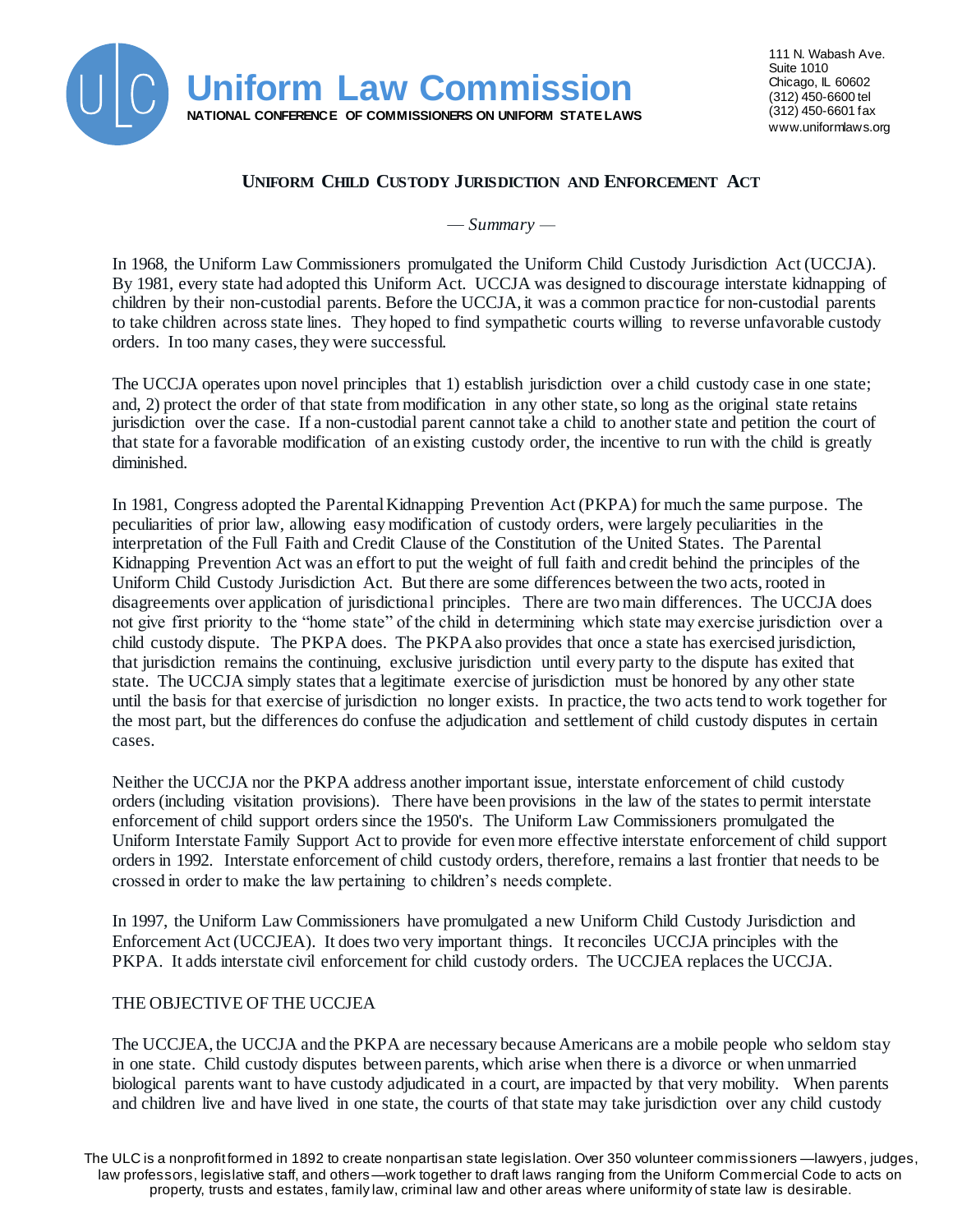matter without question. But it is common for a parent to live in a different state from the one in which the other parent and the child live. More than one state may have the power to adjudicate a dispute between them. If more than one state does exercise its power, the competing decisions simply confuse, rather than conclude the dispute.

Child custody orders also have a quality that exaggerates the problem. They are modifiable orders, subject to reconsideration and change, until the children subject to them reach the age of majority. Circumstances may change between the parties governed by an order, and that may require a court to change the order - to modify it. A common scenario involves a child custody order issued in a state where the parents and the child lived together before the parents divorce each other. Then the custodial parent moves with the child to another state. If there is a need to modify the order, in which state can that modification take place? And if the second state purports to modify the order from the first state, which order is to be recognized and enforced in the first state and in every other state in the United States?

When there were no clear answers to these questions, the result was parental kidnapping of children to exploit the confusion. The UCCJEA, and the UCCJA and the PKPA before it, tries to answer these very important questions. It answers by establishing clear bases for taking jurisdiction and by providing rules that discourage competing child custody orders.

## HOME STATE PRIORITY

In the UCCJA, there are four principles, or bases, for taking jurisdiction over a child custody dispute. These are child's home state; significant connection between state and parties to a child custody dispute; emergency jurisdiction when the child is present and the child's welfare is threatened; and, presence of the child in the event there is no other state with another sound basis for taking jurisdiction. (The term "taking jurisdiction" simply means that a state's courts have a good reason for summoning the contestants to come before them to adjudicate the dispute no matter where they reside. If there is jurisdiction, the court's orders are valid and enforceable.)

The original drafters of the UCCJA always thought that the home state of the child was the best state within which to find the information for making a custody decision in the best interests of the child. But it was also assumed that once a court took jurisdiction on any other acceptable basis, that state should be able to proceed without delaying to determine if some other state has home state status.

But the drafters of the PKPA took the opposite position, regarding "home state" as so significantly better than any other jurisdictional ground, that it should always be the priority ground. Under the PKPA the home state always has the first opportunity to take jurisdiction.

The UCCJEA now supports the PKPA position. Any state that is not the "home state" of the child will defer to the "home state," if there is one, in taking jurisdiction over a child custody dispute. Temporary emergency jurisdiction may be taken, but only long enough to secure the safety of the threatened person and to transfer the proceeding to the home state, or if none, to a state with another ground for jurisdiction.

## CONTINUING EXCLUSIVE JURISDICTION

The UCCJEA also provides for continuing exclusive jurisdiction. If a state once takes jurisdiction over a child custody dispute, it retains jurisdiction so long as that state, by its own determination, maintains a significant connection with the disputants or until all disputants have moved away from that state. In contrast, the UCCJA allows jurisdiction to shift if the initial ground for taking jurisdiction ceases to exist. Thus, if a state takes jurisdiction over a child custody dispute because that state is the home state of the child, and the child subsequently establishes a new home state, jurisdiction can shift to the new home state, even if one parent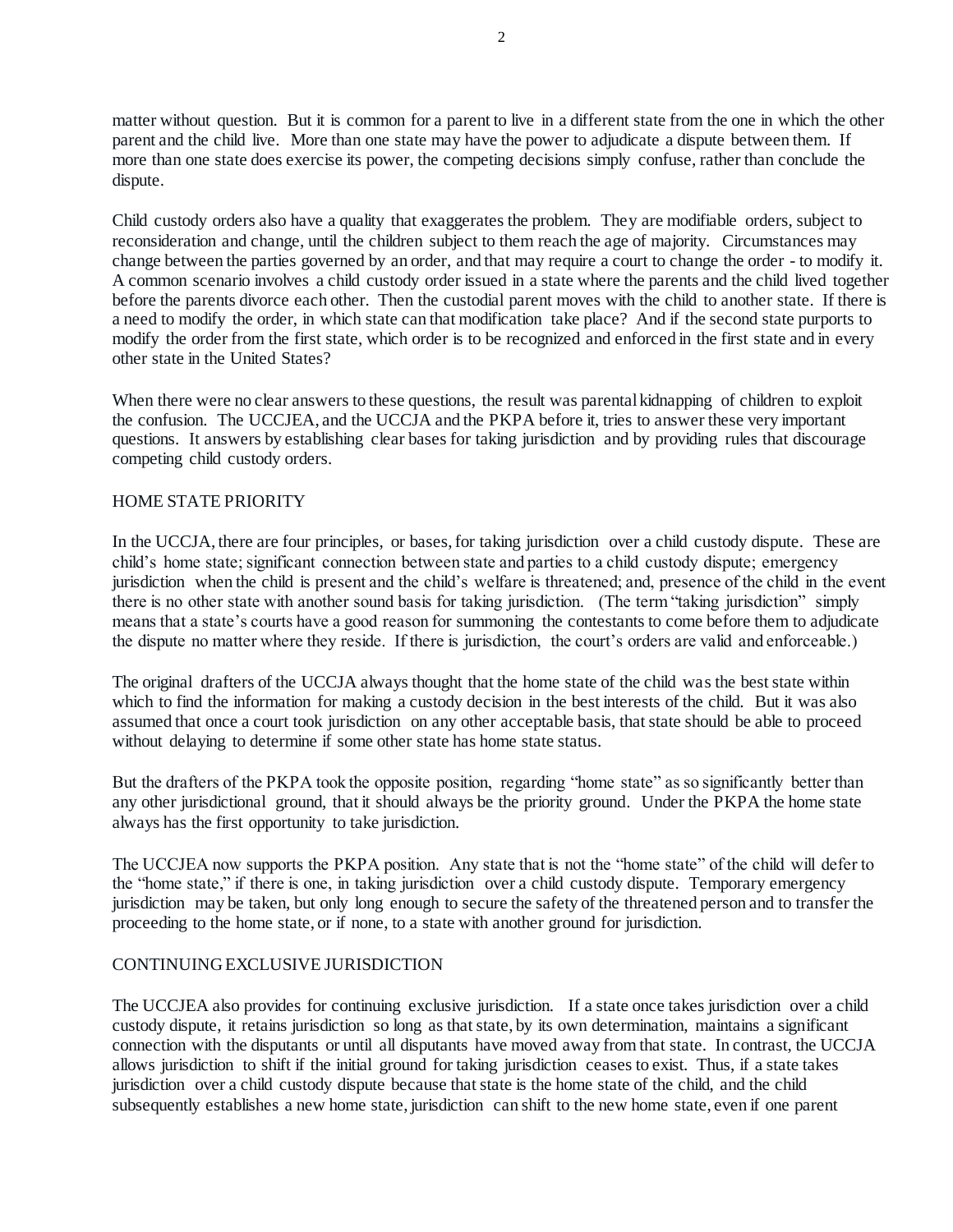remains in the child's original home state. The UCCJEA would not allow the jurisdiction to shift in this fashion, keeping it in the original home state so long as the parent remains there.

### TEMPORARY EMERGENCY JURISDICTION

Under the UCCJA, grounds for taking emergency jurisdiction are on an equal footing with the other grounds for taking jurisdiction, including the "home state" ground. If the child is present in a state and there is evidence of abandonment or abuse to or mistreatment of the child, that state can take jurisdiction under the UCCJA.

The UCCJEA provides for temporary emergency jurisdiction, that can ripen into continuing jurisdiction only if no other state with grounds for continuing jurisdiction can be found or, if found, declines to take jurisdiction. The child's presence and its abandonment, mistreatment or abuse still trigger the taking of emergency jurisdiction, but threats to siblings or a parent also can trigger the taking of emergency jurisdiction. Because of the priority given to the home state of the child, the home state will most often be the state from which continuing jurisdiction is exercised.

The impact of these changes in the UCCJEA from the UCCJA is to reinforce the impact of the PKPA. Priority for home state jurisdiction, continuing exclusive jurisdiction and temporary emergency jurisdiction mean that orders made pursuant to the UCCJEA will have the full weight of the Full Faith and Credit Clause of the U.S. Constitution behind them.

## ENFORCEMENT OF CUSTODY AND VISITATION ORDERS

The UCCJEA also adds enforcement provisions to the jurisdictional provisions. Interstate enforcement of custody and visitation decrees has proved frustrating to parents and to the courts. The UCCJEA requires a state to enforce a custody or visitation order from another state that conforms substantially with this Act. An order from a state that has continuing exclusive jurisdiction, therefore, will surely be enforced.

One enforcement procedure is reminiscent of procedures for enforcement under the Uniform Interstate Family Support Act for interstate spousal and child support orders and the Uniform Enforcement of Foreign Judgments Act, which governs the interstate enforcement of any civil judgment. The basic procedure is to register the outof-state order. If the registration is not contested, the registered order may be enforced by any means available to enforce a domestic order. This would ordinarily mean using the contempt powers of the court to assure that the custody or visitation order is honored by the parent subject to it.

There is an expedited remedy, however, that also is available. Upon receiving a verified petition, the court orders the party with the child to submit to an immediate hearing (the next judicial day unless impossible) for enforcement. The court may rule with respect to enforcement at the hearing, although there are provisions to allow for extended hearing and standards to contest enforcement. This remedy operates much like habeas corpus, in which the body subject to the writ must be presented immediately to the court.

If there is danger to a child or if it appears that the child will be removed from the enforcing jurisdiction, a petition may also be filed for a warrant to take physical custody of the child along with a petition for an expedited proceeding. If the warrant issues, law enforcement officers will serve the warrant and obtain physical custody of the child.

As a last enforcement device, the UCCJEA gives prosecutors the power to enforce custody or visitation orders, and law enforcement officers the power to locate a child under instructions from prosecutors. These powers give